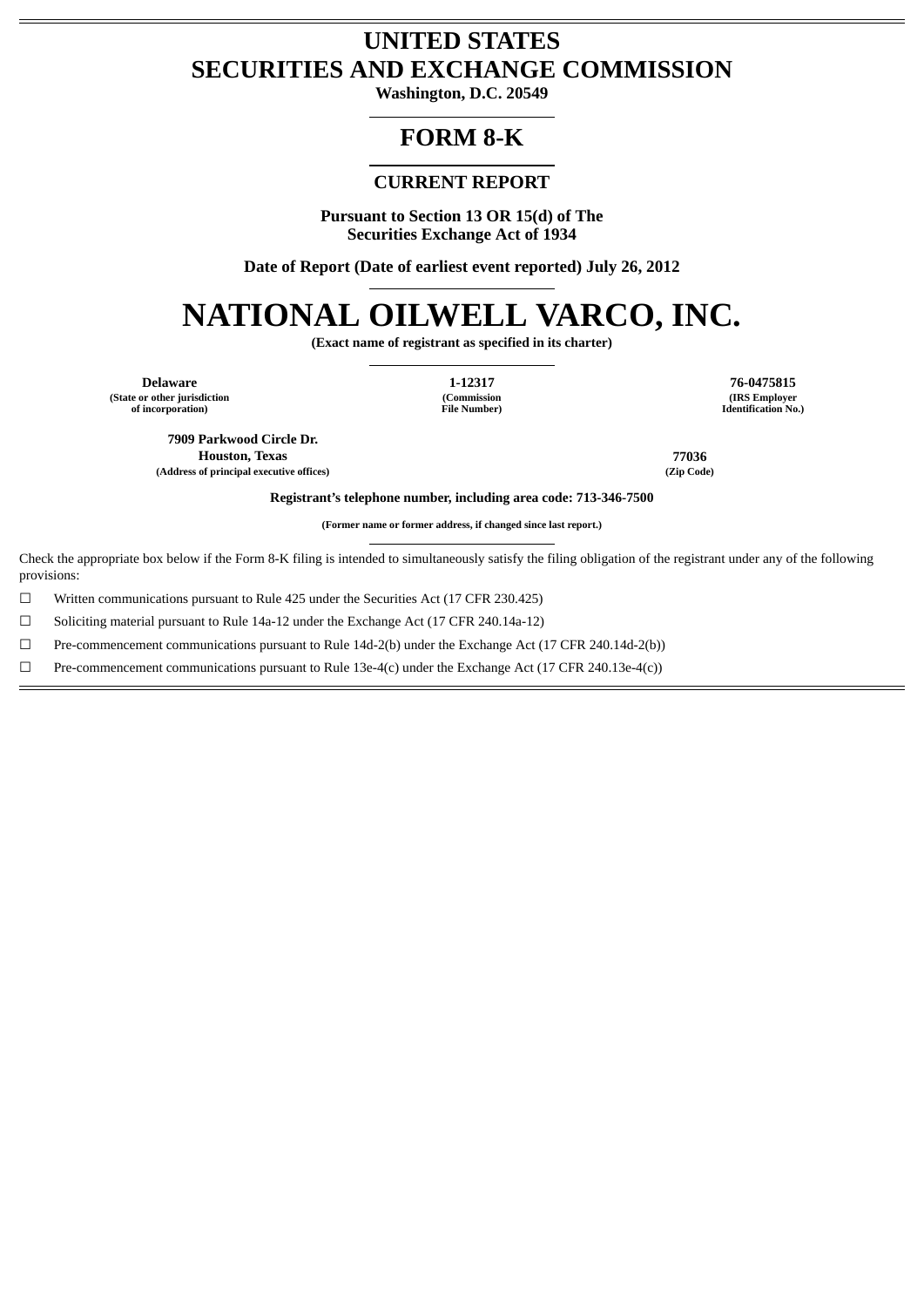#### **Item 2.02 Results of Operations and Financial Condition**

On July 26, 2012, National Oilwell Varco, Inc. issued a press release announcing earnings for the second quarter ended June 30, 2012 and conference call in connection therewith. A copy of the release is furnished herewith as Exhibit 99.1 and incorporated herein by reference.

The information contained in this Current Report shall not be deemed to be "filed" for purposes of Section 18 of the Securities Exchange Act of 1934 (the "Exchange Act") or otherwise subject to the liabilities of that section, nor shall it be incorporated by reference into a filing under the Securities Act of 1933, or the Exchange Act, except as shall be expressly set forth by specific reference in such a filing.

#### **Item 9.01 Financial Statements and Exhibits**

(d) *Exhibits*

The following exhibit is provided as part of the information furnished under Item 2.02 of this Current Report on Form 8-K:

99.1 National Oilwell Varco, Inc. press release dated July 26, 2012 announcing the earnings results for the second quarter ended June 30, 2012.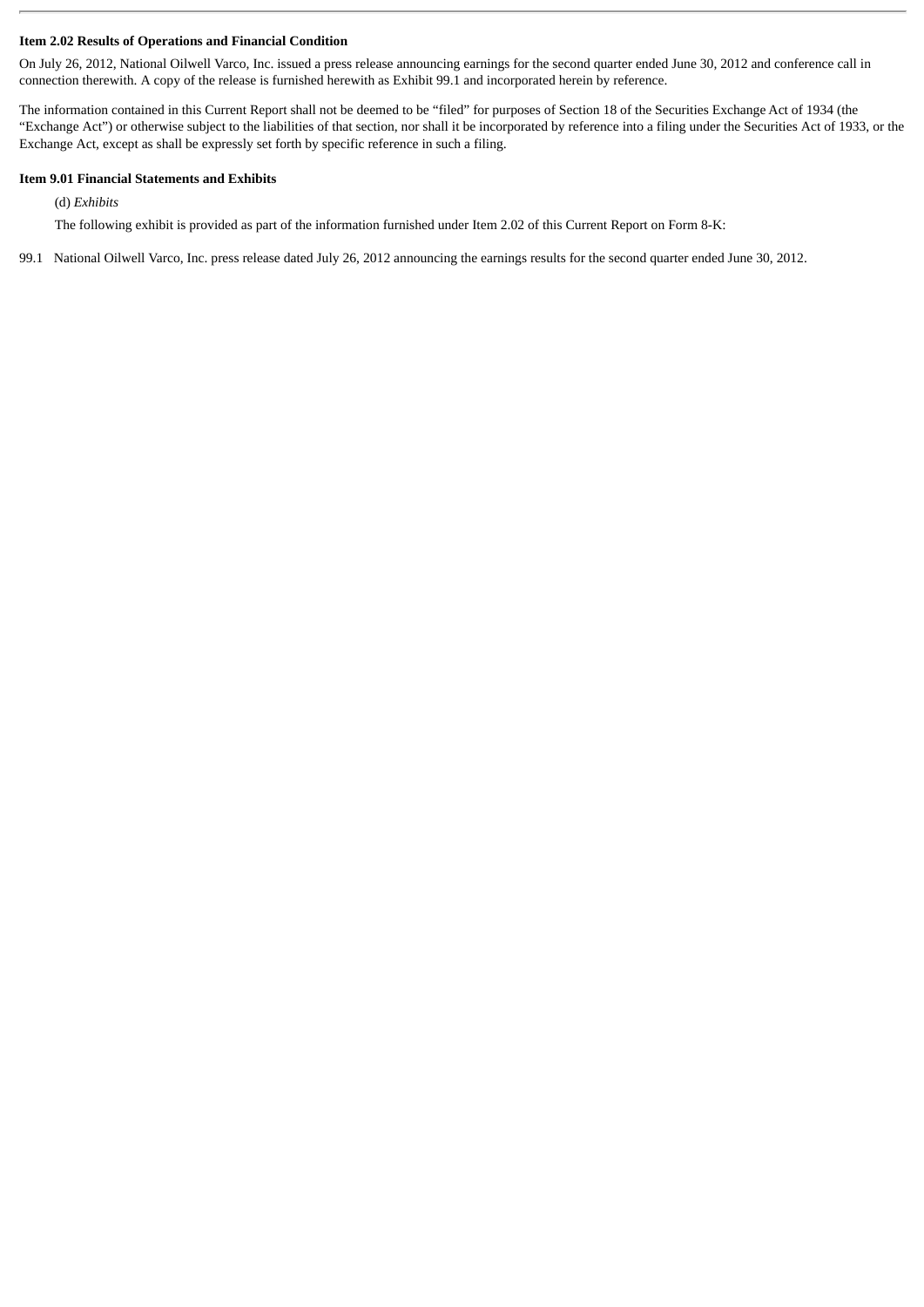**SIGNATURES**

Pursuant to the requirements of the Securities Exchange Act of 1934, the registrant has duly caused this report to be signed on its behalf by the undersigned hereunto duly authorized.

#### Date: July 26, 2012 <br>
NATIONAL OILWELL VARCO, INC.

/s/ Raymond W. Chang

Raymond W. Chang Vice President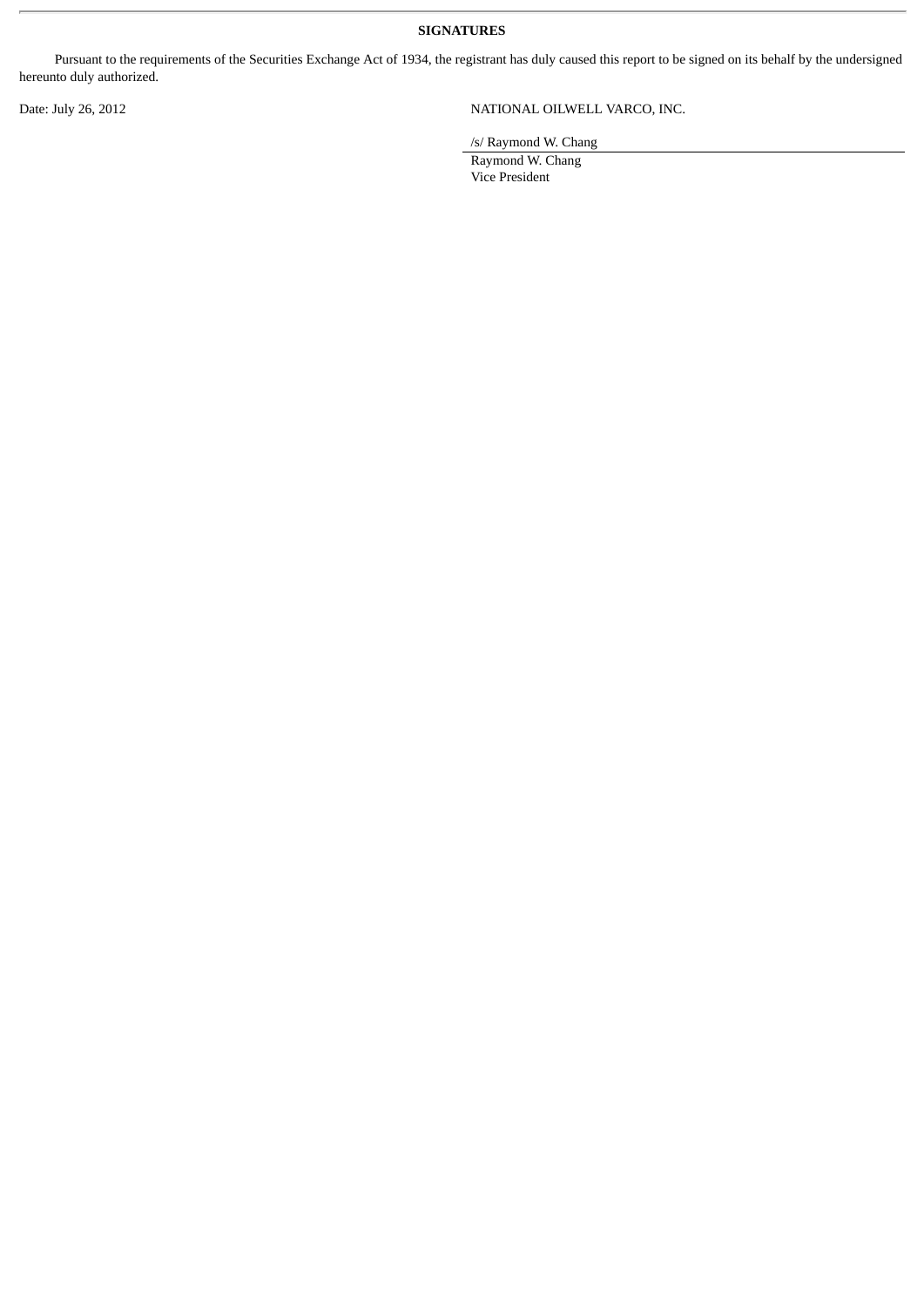#### **Index to Exhibits**

99.1 National Oilwell Varco, Inc. press release dated July 26, 2012 announcing the earnings results for the second quarter ended June 30, 2012.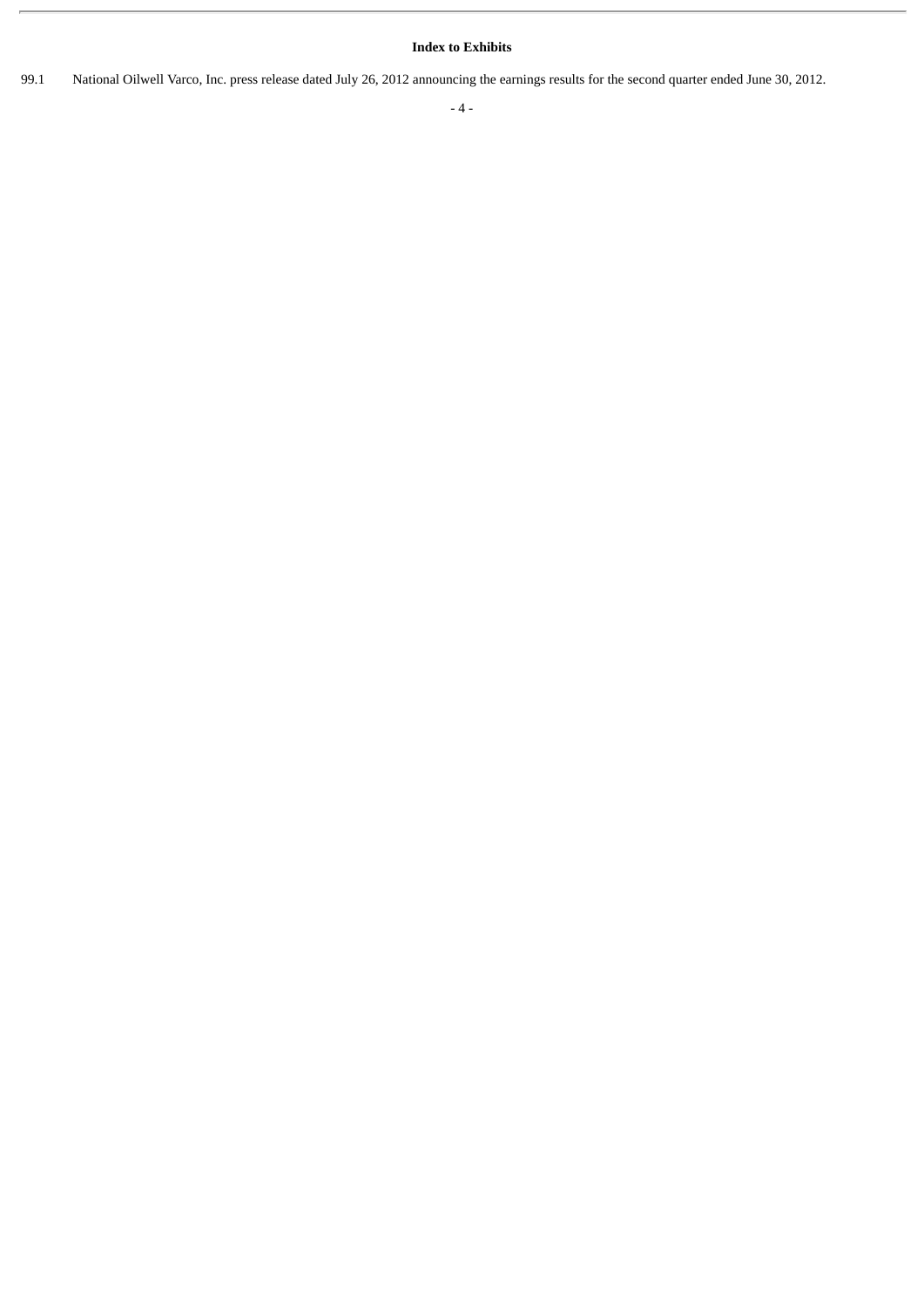**WATIONAL OILWELL VARCO** 

**NEWS Contact: Clay Williams (713) 346-7606**

#### **FOR IMMEDIATE RELEASE**

#### **NATIONAL OILWELL VARCO ANNOUNCES SECOND QUARTER 2012 EARNINGS**

**HOUSTON, TX, July 26, 2012 —** National Oilwell Varco, Inc. (NYSE: NOV) today reported that for its second quarter ended June 30, 2012 it earned net income of \$605 million, or \$1.42 per fully diluted share. Earnings per share increased 26 percent compared to the second quarter of 2011 and were sequentially flat compared to the first quarter of 2012. Excluding transaction charges of \$28 million pre-tax, second quarter 2012 net income was \$626 million, or \$1.46 per fully diluted share.

The Company's revenues for the second quarter of 2012 were \$4.7 billion, which improved 10 percent from the first quarter of 2012 and 35 percent from the second quarter of 2011. Operating profit for the second quarter of 2012 was \$907 million or 19.2 percent of sales, excluding transaction charges. Year-over-year second quarter operating profit increased 27 percent and sequentially second quarter operating profit increased three percent.

Backlog for capital equipment orders for the Company's Rig Technology segment was \$11.28 billion at June 30, 2012, up nine percent from the end of the first quarter and up 46 percent from the end of the second quarter of 2011. During the second quarter of 2012 the Company's Rig Technology segment booked incoming new capital equipment orders of \$2.73 billion (through a combination of \$2.22 billion in new orders and \$0.51 billion in orders through acquisitions completed during the quarter) offset by revenues out of backlog of \$1.82 billion.

Pete Miller, Chairman, President and CEO of National Oilwell Varco, remarked, "Our Company achieved strong earnings this quarter, thanks to the hard work of our many dedicated employees. All three segments posted higher sequential and year-over-year revenues and operating profit, and we are pleased at the high level of demand we continue to see for new drilling equipment.

The Company continues to expand organically as well as through acquisitions. We closed six transactions during the quarter for total consideration of \$2.0 billion, to strengthen the technology, product and service offerings we provide our oil and gas customers around the globe. Most markets we serve have remained buoyant, despite lower commodity prices, and we therefore expect solid results for the second half of the year."

#### **Rig Technology**

Second quarter revenues for the Rig Technology segment were \$2.41 billion, an increase of six percent from the first quarter of 2012 and an increase of 27 percent from the second quarter of 2011. Operating profit for this segment was \$571 million, or 23.7 percent of revenue. Operating profit flow-through (change in operating profit divided by the change in revenue) was 14 percent sequentially and 11 percent from the second quarter of 2011 to the second quarter of 2012. Excluding results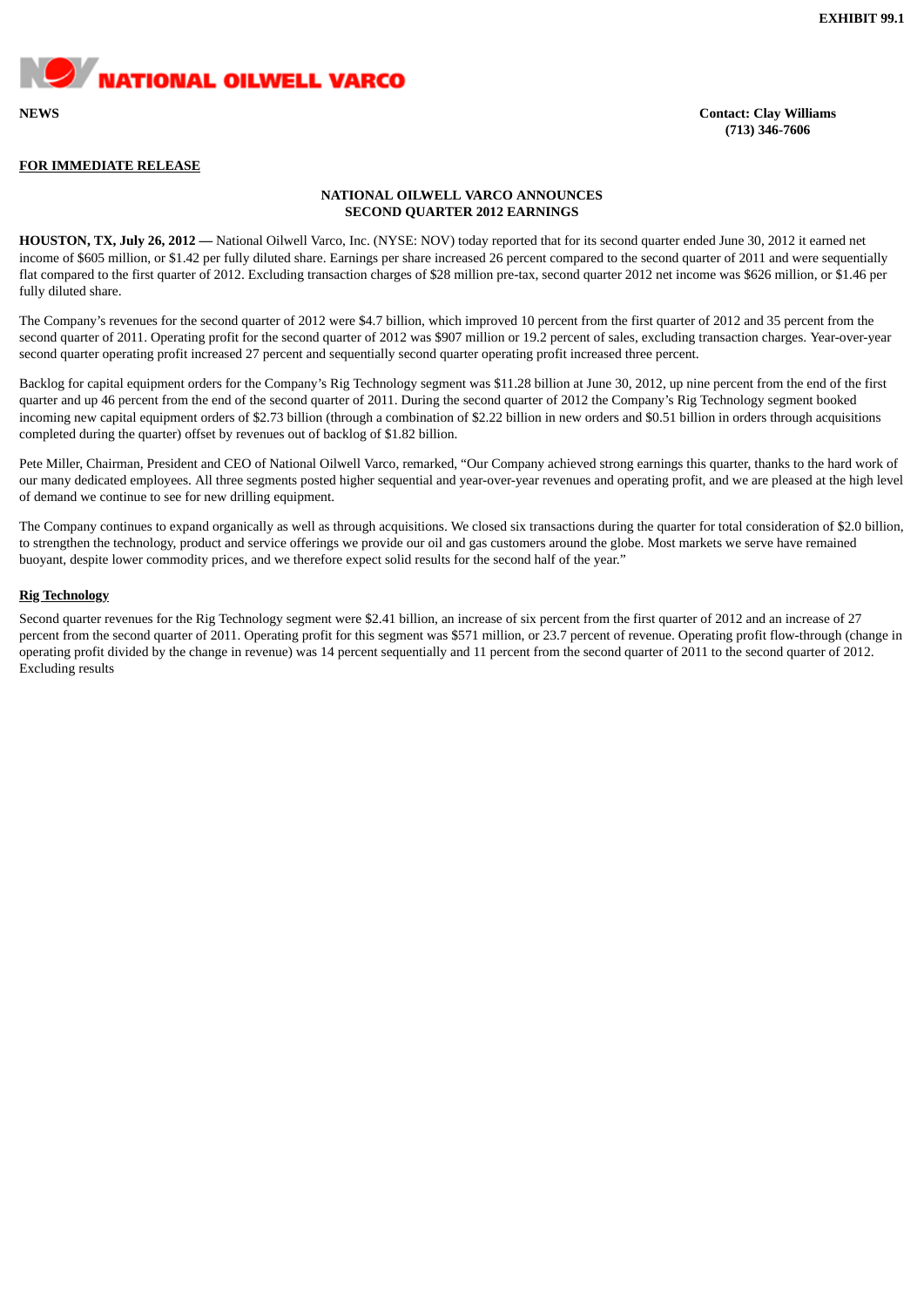from two acquisitions closed during the quarter, sales increased two percent at 31 percent flow-through, for 24.5 percent operating margin. Revenue out of backlog for the segment increased six percent sequentially and increased 31 percent year-over-year, to \$1.82 billion for the second quarter of 2012.

#### **Petroleum Services & Supplies**

Revenues for the second quarter of 2012 for the Petroleum Services & Supplies segment were \$1.78 billion, up four percent compared to first quarter 2012 results and up 31 percent from the second quarter of 2011. Operating profit was \$393 million, or 22.1 percent of revenue, an increase of one percent from the first quarter of 2012 and an increase of 58 percent from the second quarter of 2011. Operating profit flow-through was 35 percent from the second quarter of 2011 to the second quarter of 2012, and seven percent from the first quarter of 2012 to the second quarter of 2012. Higher sequential sales in the U.S. and modest growth in international markets were partly offset by second quarter seasonal declines in Canada.

#### **Distribution & Transmission**

The Distribution & Transmission segment generated second quarter revenues of \$780 million, which were up 38 percent from the first quarter of 2012 and up 84 percent from the second quarter of 2011, due mostly to one-month's contribution of Wilson Supply, acquired during the quarter. Second quarter operating profit was \$54 million or 6.9 percent of revenue, up 26 percent from the first quarter of 2012 and up 108 percent from the second quarter of 2011. Sequential flowthrough was five percent, and year-over-year flow-through was eight percent. Excluding results from the acquisition, revenues grew five percent at 14 percent flow-through, as strong domestic and international sales fully offset the seasonal break-up declines in Canada.

The Company has scheduled a conference call for July 26, 2012, at 8:00 a.m. Central Time to discuss second quarter results. The call will be broadcast through the Investor Relations link on National Oilwell Varco's web site at www.nov.com, and a replay will be available on the site for thirty days following the conference. Participants may also join the conference call by dialing **1-800-447-0521 within North America or 1-847-413-3238 outside of North America** five to ten minutes prior to the scheduled start time, and ask for the "National Oilwell Varco Earnings Conference Call."

National Oilwell Varco is a worldwide leader in the design, manufacture and sale of equipment and components used in oil and gas drilling and production operations, the provision of oilfield services, and supply chain integration services to the upstream oil and gas industry.

Statements made in this press release that are forward-looking in nature are intended to be "forward-looking statements" within the meaning of Section 21E of the Securities Exchange Act of 1934 and may involve risks and uncertainties. These statements may differ materially from actual future events or results. Readers are referred to documents filed by National Oilwell Varco with the Securities and Exchange Commission, including the Annual Report on Form 10-K, which identify significant risk factors which could cause actual results to differ from those contained in the forward-looking statements.

- more -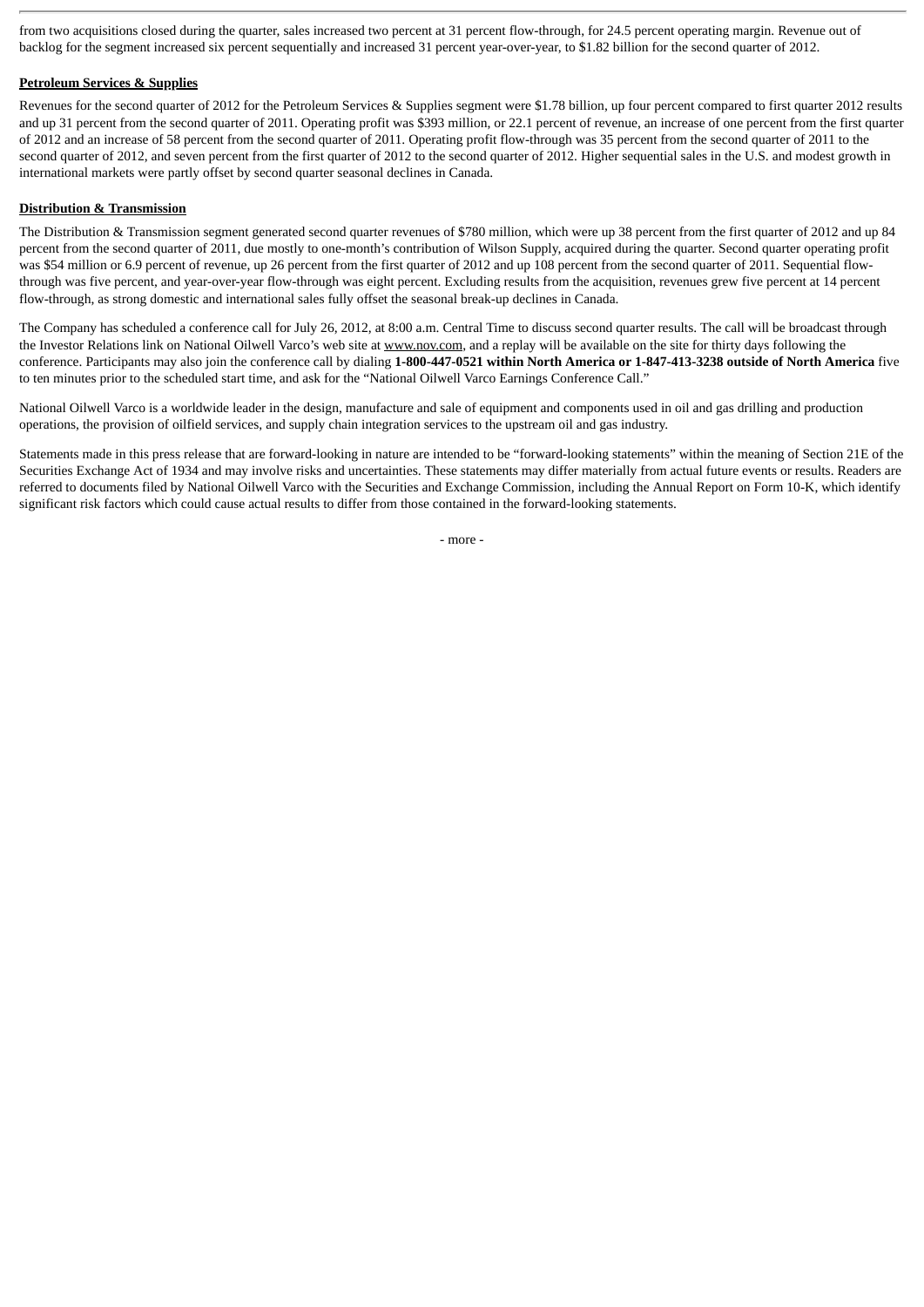#### **NATIONAL OILWELL VARCO, INC. CONSOLIDATED BALANCE SHEETS (In millions, except share data)**

|                                                             | June 30,<br>2012<br>(Unaudited) | December 31,<br>2011 |
|-------------------------------------------------------------|---------------------------------|----------------------|
| <b>ASSETS</b>                                               |                                 |                      |
| Current assets:                                             |                                 |                      |
| Cash and cash equivalents                                   | \$1,917                         | \$<br>3,535          |
| Receivables, net                                            | 3,860                           | 3,291                |
| Inventories, net                                            | 5,501                           | 4,030                |
| Costs in excess of billings                                 | 953                             | 593                  |
| Deferred income taxes                                       | 284                             | 336                  |
| Prepaid and other current assets                            | 499                             | 325                  |
| Total current assets                                        | 13,014                          | 12,110               |
| Property, plant and equipment, net                          | 2,700                           | 2,445                |
| Deferred income taxes                                       | 238                             | 267                  |
| Goodwill                                                    | 6,917                           | 6,151                |
| Intangibles, net                                            | 4,512                           | 4,073                |
| Investment in unconsolidated affiliates                     | 365                             | 391                  |
| Other assets                                                | 87                              | 78                   |
|                                                             | \$ 27,833                       | 25,515<br>\$         |
| LIABILITIES AND STOCKHOLDERS' EQUITY                        |                                 |                      |
| Current liabilities:                                        |                                 |                      |
| Accounts payable                                            | \$1,265                         | \$<br>901            |
| <b>Accrued liabilities</b>                                  | 2,421                           | 2,376                |
| Billings in excess of costs                                 | 1,075                           | 865                  |
| Current portion of long-term debt and short-term borrowings | 1,289                           | 351                  |
| Accrued income taxes                                        | 207                             | 709                  |
| Deferred income taxes                                       | 224                             | 214                  |
| Total current liabilities                                   | 6,481                           | 5,416                |
| Long-term debt                                              | 159                             | 159                  |
| Deferred income taxes                                       | 1,935                           | 1,852                |

| Other liabilities                                                                                              | 327      | 360    |
|----------------------------------------------------------------------------------------------------------------|----------|--------|
| <b>Total liabilities</b>                                                                                       | 8,902    | 7,787  |
| Commitments and contingencies                                                                                  |          |        |
| Stockholders' equity:                                                                                          |          |        |
| Common stock – par value \$.01; 426,371,654 and 423,900,601 shares issued and outstanding at June 30, 2012 and |          |        |
| December 31, 2011                                                                                              |          | 4      |
| Additional paid-in capital                                                                                     | 8,673    | 8,535  |
| Accumulated other comprehensive loss                                                                           | (69)     | (23)   |
| Retained earnings                                                                                              | 10,212   | 9,103  |
| Total National Oilwell Varco stockholders' equity                                                              | 18,820   | 17,619 |
| Noncontrolling interests                                                                                       | 111      | 109    |
| Total stockholders' equity                                                                                     | 18,931   | 17,728 |
|                                                                                                                | \$27,833 | 25,515 |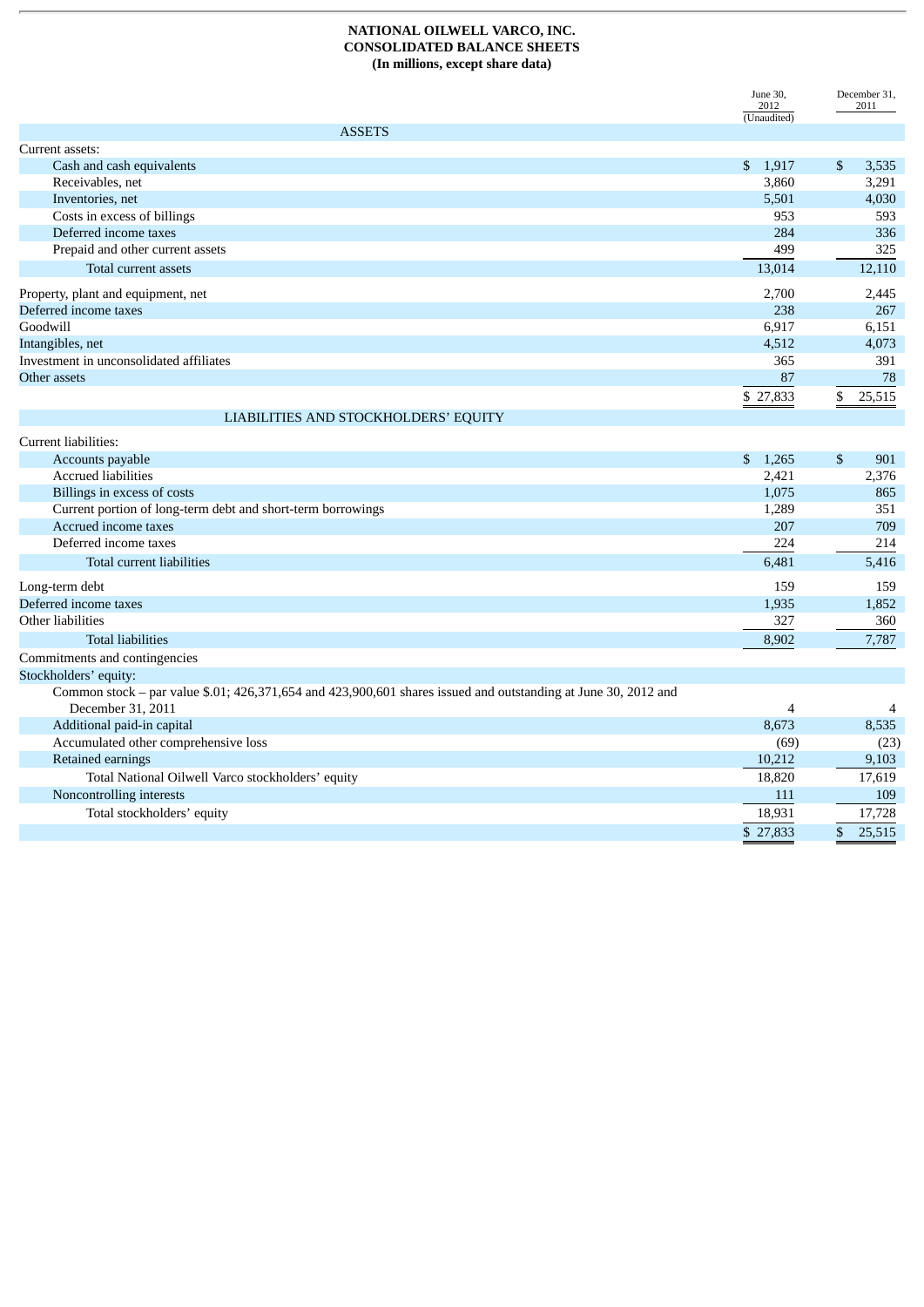#### **NATIONAL OILWELL VARCO, INC. CONSOLIDATED STATEMENTS OF INCOME (Unaudited) (In millions, except per share data)**

|                                                   | Three Months Ended    |                |             | <b>Six Months Ended</b> |         |  |
|---------------------------------------------------|-----------------------|----------------|-------------|-------------------------|---------|--|
|                                                   | March 31,<br>June 30, |                | June 30,    |                         |         |  |
| Revenue:                                          | 2012                  | 2011           | 2012        | 2012                    | 2011    |  |
| Rig Technology                                    | \$2,405               | \$1,894        | \$2,259     | \$4,664                 | \$3,502 |  |
| Petroleum Services & Supplies                     | 1,776                 | 1,359          | 1,704       | 3,480                   | 2,624   |  |
| Distribution & Transmission                       | 780                   | 423            | 564         | 1,344                   | 833     |  |
| Eliminations                                      | (227)                 | (163)          | (224)       | (451)                   | (300)   |  |
| Total revenue                                     | 4,734                 | 3,513          | 4,303       | 9,037                   | 6,659   |  |
| Gross profit                                      | 1,321                 | 1,087          | 1,271       | 2,592                   | 2,081   |  |
| Gross profit %                                    | 27.9%                 | 30.9%          | 29.5%       | 28.7%                   | 31.3%   |  |
| Selling, general, and administrative              | 414                   | 375            | 390         | 804                     | 741     |  |
| Other costs                                       | 28                    | $\overline{4}$ | 7           | 35                      | 23      |  |
| Operating profit                                  | 879                   | 708            | 874         | 1,753                   | 1,317   |  |
| Interest and financial costs                      | (9)                   | (9)            | (8)         | (17)                    | (23)    |  |
| Interest income                                   | 3                     | 4              | 3           | 6                       | 8       |  |
| Equity income in unconsolidated affiliates        | 19                    | 10             | 17          | 36                      | 23      |  |
| Other income (expense), net                       | (5)                   | (7)            | (13)        | (18)                    | (26)    |  |
| Income before income taxes                        | 887                   | 706            | 873         | 1,760                   | 1,299   |  |
| Provision for income taxes                        | 285                   | 226            | 269         | 554                     | 415     |  |
| Net income                                        | 602                   | 480            | 604         | 1,206                   | 884     |  |
| Net loss attributable to noncontrolling interests | (3)                   | (1)            | (2)         | (5)                     | (4)     |  |
| Net income attributable to Company                | \$<br>605             | \$<br>481      | 606<br>\$   | \$1,211                 | \$888   |  |
| Net income attributable to Company per share:     |                       |                |             |                         |         |  |
| <b>Basic</b>                                      | \$1.42                | \$1.14         | 1.43<br>\$  | $\underbrace{$ \$ 2.85  | \$2.11  |  |
| <b>Diluted</b>                                    | \$1.42                | \$1.13         | \$.<br>1.42 | \$2.84                  | \$2.10  |  |
| Weighted average shares outstanding:              |                       |                |             |                         |         |  |
| <b>Basic</b>                                      | 425                   | 422            | 423         | 424                     | 421     |  |
| Diluted                                           | 427                   | 425            | 426         | 426                     | 424     |  |
|                                                   |                       |                |             |                         |         |  |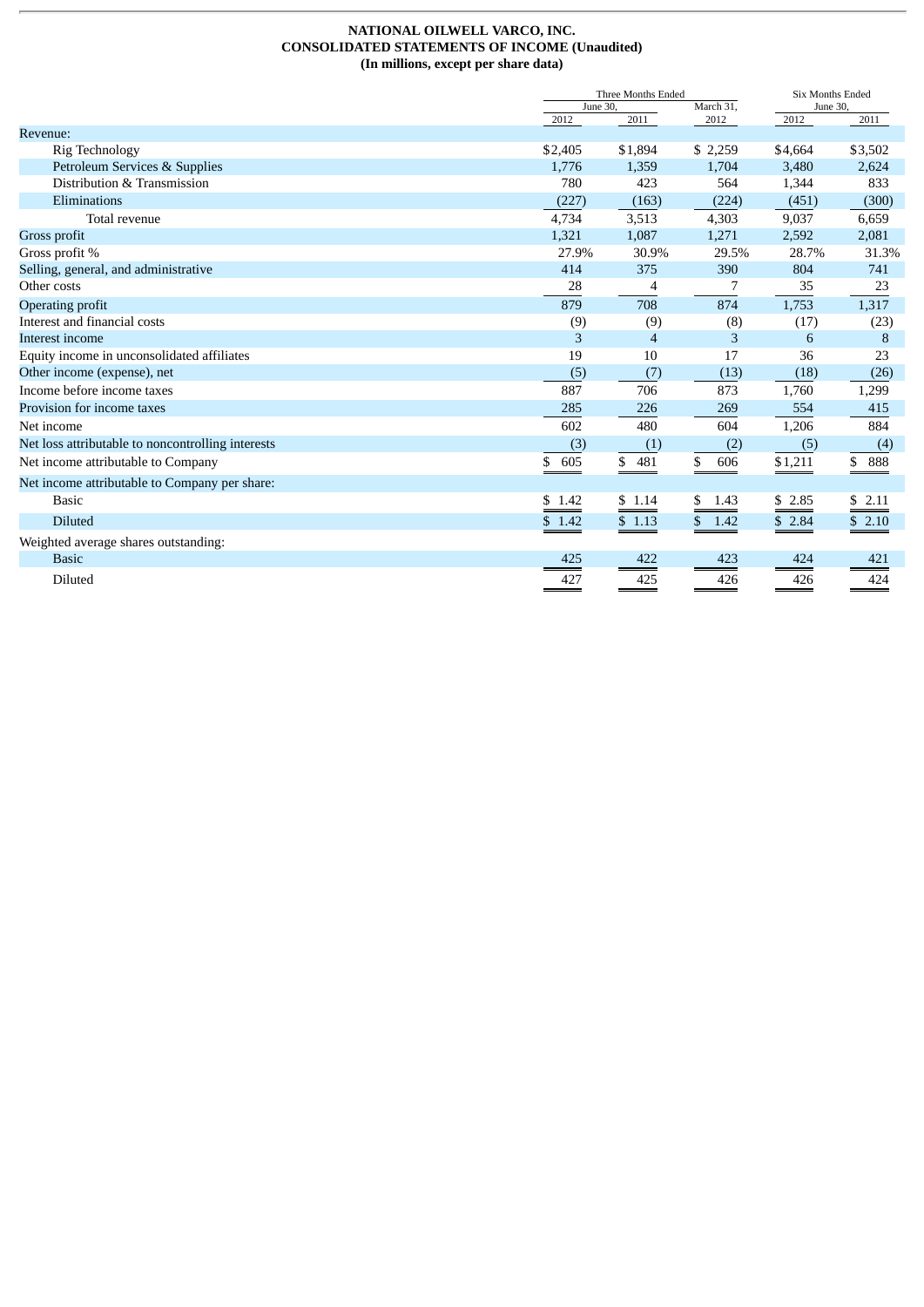#### **NATIONAL OILWELL VARCO, INC. OPERATING PROFIT – AS ADJUSTED SUPPLEMENTAL SCHEDULE (Unaudited) (In millions)**

|                                               |           | Three Months Ended    |           |          | <b>Six Months Ended</b> |  |  |
|-----------------------------------------------|-----------|-----------------------|-----------|----------|-------------------------|--|--|
|                                               |           | June 30.<br>March 31, |           | June 30, |                         |  |  |
|                                               | 2012      | 2011                  | 2012      | 2012     | 2011                    |  |  |
| Revenue:                                      |           |                       |           |          |                         |  |  |
| Rig Technology                                | \$2,405   | \$1,894               | \$2,259   | \$4,664  | \$3,502                 |  |  |
| Petroleum Services & Supplies                 | 1,776     | 1,359                 | 1,704     | 3,480    | 2,624                   |  |  |
| Distribution & Transmission                   | 780       | 423                   | 564       | 1,344    | 833                     |  |  |
| Eliminations                                  | (227)     | (163)                 | (224)     | (451)    | (300)                   |  |  |
| Total revenue                                 | \$4,734   | \$3,513               | \$4,303   | \$9,037  | \$6,659                 |  |  |
| Operating profit:                             |           |                       |           |          |                         |  |  |
| Rig Technology                                | \$<br>571 | \$<br>517             | \$<br>551 | \$1,122  | \$<br>939               |  |  |
| Petroleum Services & Supplies                 | 393       | 249                   | 388       | 781      | 495                     |  |  |
| Distribution & Transmission                   | 54        | 26                    | 43        | 97       | 54                      |  |  |
| Unallocated expenses and eliminations         | (111)     | (80)                  | (101)     | (212)    | (148)                   |  |  |
| Total operating profit (before other costs)   | 907<br>\$ | \$712                 | \$<br>881 | \$1,788  | \$1,340                 |  |  |
| Operating profit %:                           |           |                       |           |          |                         |  |  |
| Rig Technology                                | 23.7%     | 27.3%                 | 24.4%     | 24.1%    | 26.8%                   |  |  |
| Petroleum Services & Supplies                 | 22.1%     | 18.3%                 | 22.8%     | 22.4%    | 18.9%                   |  |  |
| Distribution & Transmission                   | 6.9%      | 6.1%                  | 7.6%      | 7.2%     | 6.5%                    |  |  |
| Other unallocated                             |           |                       |           |          |                         |  |  |
| Total operating profit % (before other costs) | 19.2%     | 20.3%                 | 20.5%     | 19.8%    | 20.1%                   |  |  |